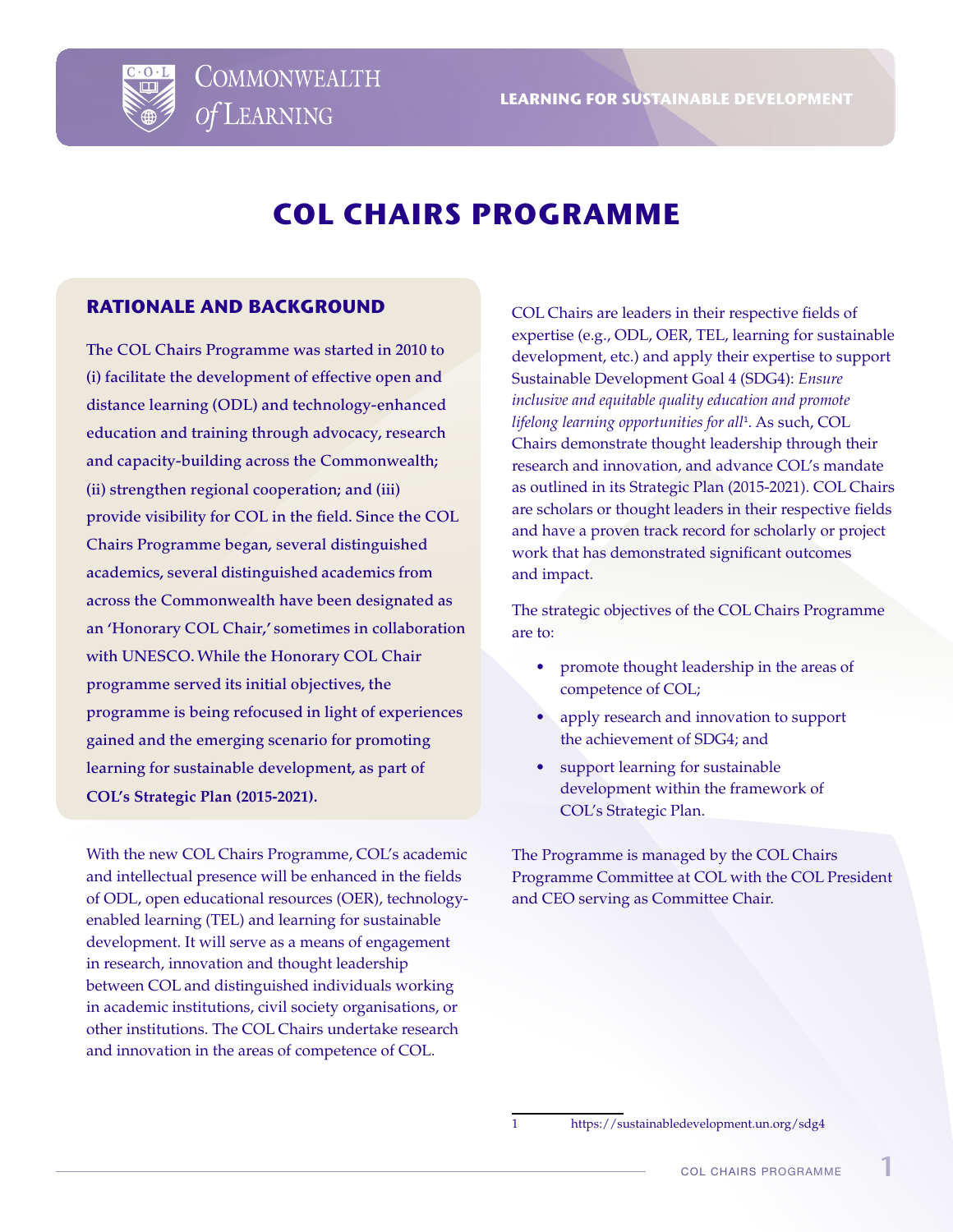

#### **TERMS OF REFERENCE**

The Terms of Reference outline the expectations of the COL Chair appointment. The COL Chair is expected to:

- 1. Understand, support and advocate COL's role in the Commonwealth, and align the Chair activities to COL's Strategic Plan (2015-2021);
- 2. Organise, facilitate and engage in research, innovation and thought leadership relative to the current and emerging trends in ODL, OER, TEL and learning for sustainable development;
- 3. Work at all levels of education, including lifelong learning, and in formal and non-formal settings, in cooperation with universities, civil society organisations, or other institutions;
- 4. Leverage and expand their network within and outside the Commonwealth to support the Chair activities;
- 5. Document and disseminate through reporting and other means, the work/findings from the Chair activities with COL and all stakeholders in the region and the larger Commonwealth in a manner that may facilitate uptake by all stakeholders, within these regions and beyond;
- 6. Promote and strengthen regional cooperation by creating an environment to facilitate and sustain the sharing of intellectual and physical resources (e.g., course materials, delivery systems and networking) for promoting ODL, OER, TEL and learning for sustainable development at all levels; and
- 7. Serve as Ambassadors of COL and uphold the highest level of professionalism in carrying out the Chair activities.

The term of a COL Chair appointment is three years. COL Chairs are non-compensated positions and do not receive a stipend/honorarium from COL. Funding, in the form of a grant, may be available to carry out proposed activities of a COL Chair.

# **EXPECTED ACTIVITIES**

The COL Chair is expected to:

- 1. Work with the COL liaison to outline the objectives and impact of their activity/activities relative to COL's Results Based Management approach (see **COL's Strategic Plan (2015-2021);**
- 2. Provide an annual written report to the COL liaison on the activity/activities undertaken in relation to any of the following: i) research/ publications; ii) projects undertaken related to COL's areas of competence; iii) participation and contribution to conferences/seminars; iv) regional/international cooperation; and v) mobilisation of funds;
- 3. Work closely with the COL liaison to provide regular updates on progress with the contracted activity/activities so as to maintain a schedule that ensures the fulfillment of the appointment; and
- 4. Provide full and timely accounting of disbursements of such funds as requested by COL.

#### **HOST OF COL CHAIR**

The COL Chair can be hosted by any academic institution, civil society organisation, or other institution in the Commonwealth with a proven track record for research, innovation and thought leadership in any of the areas of competence of COL. All applications for COL Chairs are to be submitted with the endorsement of the head of the organisation or institution.